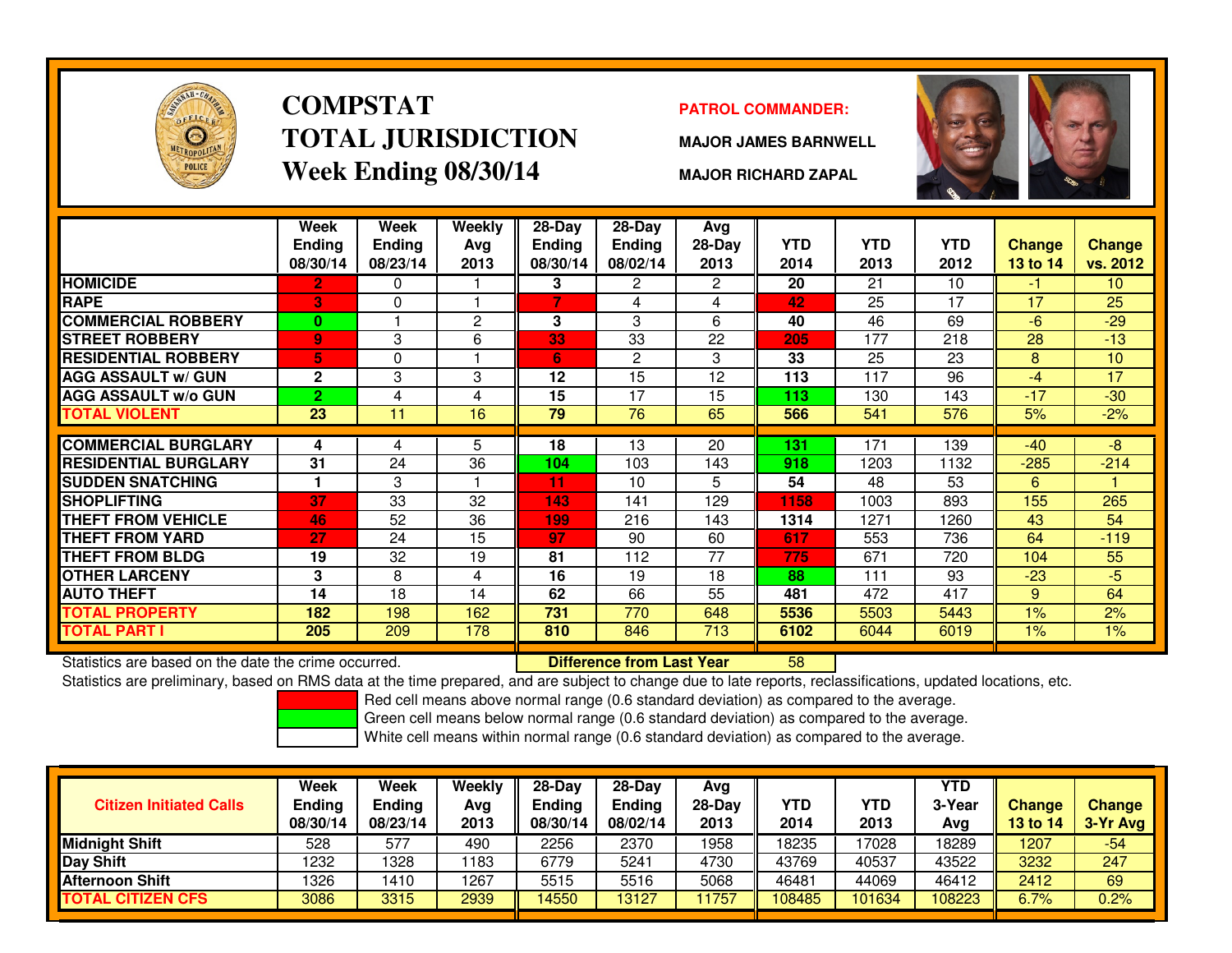

# **COMPSTATWEST CHATHAM PRECINCTWeek Ending 08/30/14**

**PRECINCT COMMANDER:**



**CAPT. CHARLES HALL**

|                             | <b>Week</b><br><b>Ending</b><br>08/30/14 | Week<br>Ending<br>08/23/14 | <b>Weekly</b><br>Ava<br>2013 | $28 - Day$<br>Ending<br>08/30/14 | $28 - Day$<br>Ending<br>08/02/14 | Avg<br>28-Day<br>2013 | <b>YTD</b><br>2014 | <b>YTD</b><br>2013 | <b>YTD</b><br>2012 | <b>Change</b><br>13 to 14 | <b>Change</b><br>vs. 2012 |
|-----------------------------|------------------------------------------|----------------------------|------------------------------|----------------------------------|----------------------------------|-----------------------|--------------------|--------------------|--------------------|---------------------------|---------------------------|
| <b>HOMICIDE</b>             | 0                                        | 0                          | 0                            |                                  |                                  | 0                     |                    | $\overline{2}$     | 0                  | $-1$                      |                           |
| <b>RAPE</b>                 |                                          | $\Omega$                   | $\Omega$                     | $\mathbf{2}$                     | 2                                |                       | 11                 | 6                  | 4                  | 5                         | $\overline{7}$            |
| <b>COMMERCIAL ROBBERY</b>   | 0                                        | $\Omega$                   | $\Omega$                     | $\bf{0}$                         | $\mathbf{0}$                     |                       | 5                  | 4                  | 15                 |                           | $-10$                     |
| <b>STREET ROBBERY</b>       | $\overline{2}$                           | $\Omega$                   | $\Omega$                     | 6                                | 4                                | $\overline{2}$        | 21                 | 19                 | 29                 | 2                         | $-8$                      |
| <b>RESIDENTIAL ROBBERY</b>  | 2                                        | 0                          | 0                            | $\overline{2}$                   | 0                                |                       | 10                 | 5                  | $\mathbf{2}$       | 5                         | 8                         |
| <b>AGG ASSAULT w/ GUN</b>   |                                          |                            | $\Omega$                     | 3                                | $\overline{2}$                   |                       | 11                 | 12                 | 10                 | -1                        |                           |
| <b>AGG ASSAULT w/o GUN</b>  | $\bf{0}$                                 | $\Omega$                   |                              | $\bf{0}$                         | $\mathbf{0}$                     | 3                     | 12                 | 23                 | 21                 | $-11$                     | $-9$                      |
| <b>TOTAL VIOLENT</b>        | 6                                        |                            | $\overline{2}$               | 14                               | 9                                | 8                     | 71                 | 71                 | 81                 | 0%                        | $-12%$                    |
|                             |                                          |                            |                              |                                  |                                  |                       |                    |                    |                    |                           |                           |
| <b>COMMERCIAL BURGLARY</b>  | 0                                        |                            |                              | 3                                | 3                                | $\overline{2}$        | 27                 | 21                 | 18                 | 6                         | 9                         |
| <b>RESIDENTIAL BURGLARY</b> | 4                                        | 3                          | 6                            | 13                               | 15                               | 25                    | 167                | 200                | 169                | $-33$                     | $-2$                      |
| <b>SUDDEN SNATCHING</b>     | 0                                        | $\Omega$                   | $\Omega$                     | $\bf{0}$                         | $\mathbf{0}$                     | $\Omega$              | 4                  | $\Omega$           | 7                  | 4                         | -3                        |
| <b>SHOPLIFTING</b>          | 6                                        | 4                          | 3                            | 18                               | 16                               | 12                    | 176                | 97                 | 84                 | 79                        | 92                        |
| <b>THEFT FROM VEHICLE</b>   | 4                                        | 11                         | 5                            | 20                               | 27                               | 21                    | 201                | 174                | 166                | 27                        | 35                        |
| <b>THEFT FROM YARD</b>      | 6                                        | $\Omega$                   | 2                            | 12                               | 9                                | 8                     | 95                 | 73                 | 114                | 22                        | $-19$                     |
| THEFT FROM BLDG             | 5                                        | 3                          | 3                            | 12                               | 11                               | 11                    | 132                | 91                 | 116                | 41                        | 16                        |
| <b>OTHER LARCENY</b>        |                                          | 2                          |                              | 3                                | 3                                | 2                     | 19                 | 9                  | 16                 | 10                        | 3                         |
| <b>AUTO THEFT</b>           | $\mathbf{2}$                             | $\overline{2}$             | $\overline{c}$               | 9                                | 12                               | 9                     | 89                 | 66                 | 54                 | 23                        | 35                        |
| TOTAL PROPERTY              | 28                                       | 26                         | 23                           | 90                               | 96                               | 91                    | 910                | 731                | 744                | 24%                       | 22%                       |
| TOTAL PART I                | 34                                       | 27                         | 25                           | 104                              | 105                              | 99                    | 981                | 802                | 825                | 22%                       | 19%                       |

Statistics are based on the date the crime occurred. **Difference from Last Year** 

<sup>179</sup>

Statistics are preliminary, based on RMS data at the time prepared, and are subject to change due to late reports, reclassifications, updated locations, etc.

Red cell means above normal range (0.6 standard deviation) as compared to the average.

Green cell means below normal range (0.6 standard deviation) as compared to the average.

| <b>Citizen Initiated Calls</b> | Week<br><b>Ending</b><br>08/30/14 | Week<br><b>Ending</b><br>08/23/14 | Weekly<br>Avg<br>2013 | $28-Day$<br><b>Ending</b><br>08/30/14 | 28-Dav<br><b>Ending</b><br>08/02/14 | Avg<br>$28-Dav$<br>2013 | YTD<br>2014 | YTD<br>2013 | <b>YTD</b><br>3-Year<br>Avg | <b>Change</b><br>13 to 14 | <b>Change</b><br>3-Yr Avg |
|--------------------------------|-----------------------------------|-----------------------------------|-----------------------|---------------------------------------|-------------------------------------|-------------------------|-------------|-------------|-----------------------------|---------------------------|---------------------------|
| <b>Midnight Shift</b>          | 113                               | 17                                | 97                    | 461                                   | 472                                 | 389                     | 3627        | 3349        | 3640                        | 278                       | $-13$                     |
| Day Shift                      | 260                               | 229                               | 242                   | 2591                                  | 1024                                | 967                     | 8927        | 8370        | 8832                        | 557                       | 95                        |
| <b>Afternoon Shift</b>         | 264                               | 274                               | 259                   | 1129                                  | 1008                                | 1036                    | 9729        | 9043        | 9545                        | 686                       | 184                       |
| <b>TOTAL CITIZEN CFS</b>       | 637                               | 637                               | 598                   | 4181                                  | 2504                                | 2392                    | 22283       | 20762       | 22017                       | 7.3%                      | .2%                       |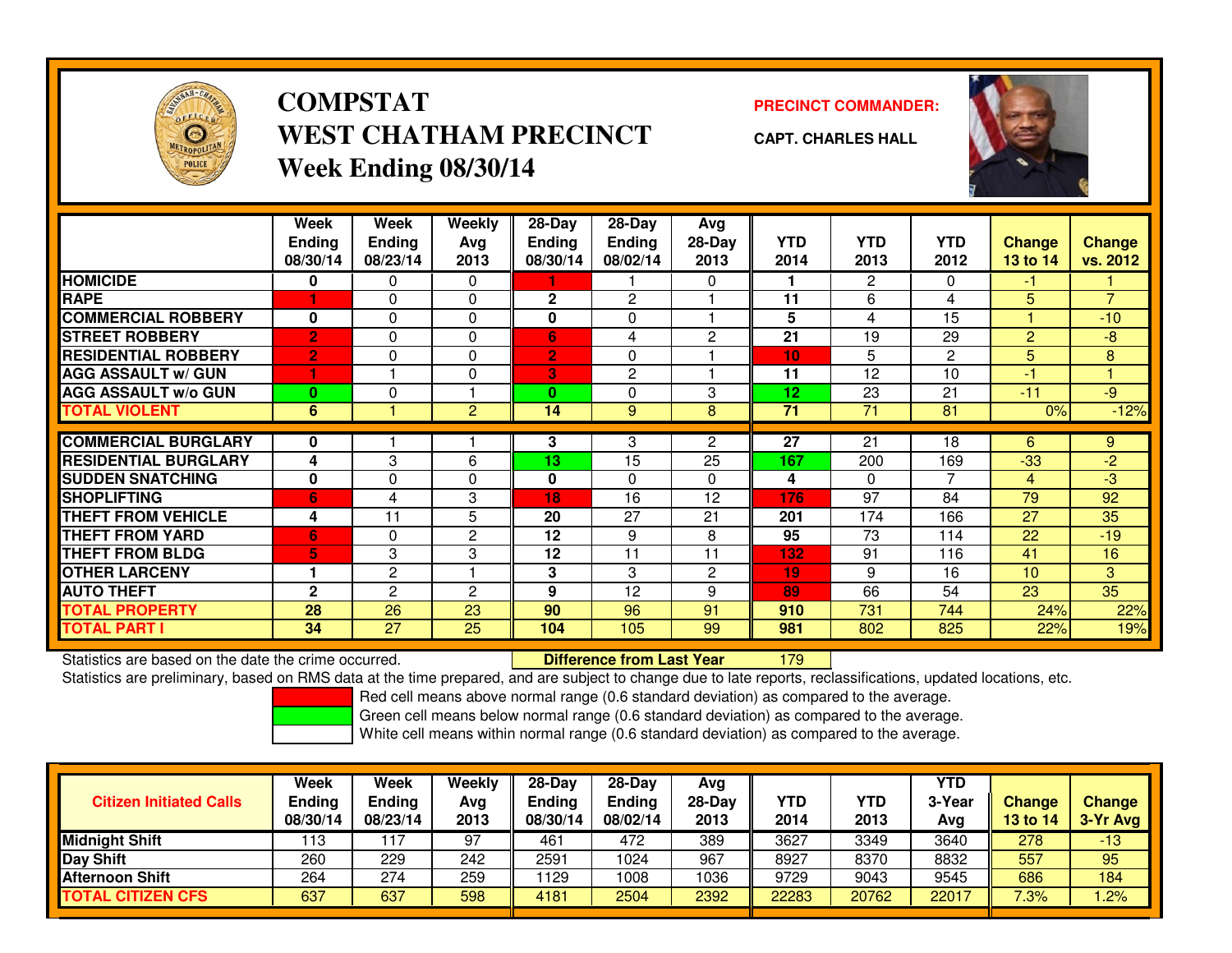

# **COMPSTATDOWNTOWN PRECINCTWeek Ending 08/30/14**

**PRECINCT COMMANDER:**

**CAPT. BEN HERRON**



|                             | <b>Week</b><br><b>Ending</b><br>08/30/14 | <b>Week</b><br><b>Ending</b><br>08/23/14 | <b>Weekly</b><br>Avg<br>2013 | $28-Day$<br><b>Ending</b><br>08/30/14 | 28-Day<br><b>Ending</b><br>08/02/14 | Avg<br>28-Day<br>2013 | <b>YTD</b><br>2014 | <b>YTD</b><br>2013 | YTD<br>2012    | <b>Change</b><br>13 to 14 | <b>Change</b><br>vs. 2012 |
|-----------------------------|------------------------------------------|------------------------------------------|------------------------------|---------------------------------------|-------------------------------------|-----------------------|--------------------|--------------------|----------------|---------------------------|---------------------------|
| <b>HOMICIDE</b>             |                                          | 0                                        | 0                            |                                       | 0                                   |                       | 3.                 | 8                  | $\overline{2}$ | $-5$                      |                           |
| <b>RAPE</b>                 |                                          | $\Omega$                                 | $\Omega$                     |                                       | $\Omega$                            |                       | 7                  | 6                  | 5              |                           | $\overline{2}$            |
| <b>COMMERCIAL ROBBERY</b>   | 0                                        | 0                                        | 0                            | 0                                     | $\Omega$                            |                       | 4                  | 9                  | 8              | $-5$                      | $-4$                      |
| <b>STREET ROBBERY</b>       | 3                                        |                                          | $\overline{c}$               | 9                                     | 10                                  | 8                     | 52                 | 67                 | 67             | $-15$                     | $-15$                     |
| <b>RESIDENTIAL ROBBERY</b>  | $\bf{0}$                                 | $\Omega$                                 | 0                            | 0                                     | $\Omega$                            |                       |                    | 5.                 | 5              | $-4$                      | $-4$                      |
| <b>AGG ASSAULT w/ GUN</b>   | $\bf{0}$                                 |                                          |                              | $\mathbf 2$                           | 3                                   | 3                     | 22                 | 29                 | 17             | $-7$                      | 5.                        |
| <b>AGG ASSAULT w/o GUN</b>  | $\bf{0}$                                 | 0                                        |                              | 6                                     | 6                                   | 4                     | 29                 | 28                 | 44             |                           | $-15$                     |
| <b>TOTAL VIOLENT</b>        | 5                                        | 2                                        | 4                            | 19                                    | $\overline{19}$                     | 18                    | 118                | 152                | 148            | $-22%$                    | $-20%$                    |
| <b>COMMERCIAL BURGLARY</b>  | 0                                        |                                          |                              | $\overline{2}$                        | $\overline{2}$                      | 3                     | 23                 | 22                 | 21             |                           | $\overline{2}$            |
| <b>RESIDENTIAL BURGLARY</b> | 6                                        | 4                                        | 3                            | 15                                    | 10                                  | 13                    | 77                 | 117                | 104            | $-40$                     | $-27$                     |
| <b>SUDDEN SNATCHING</b>     |                                          |                                          |                              |                                       |                                     |                       | 19                 | 26                 | 25             | $-7$                      | $-6$                      |
|                             | $\bf{0}$                                 | 2                                        |                              | 4                                     | 4                                   | $\overline{2}$        |                    |                    |                |                           |                           |
| <b>ISHOPLIFTING</b>         | 3                                        | 4                                        | 4                            | 18                                    | 19                                  | 17                    | 154                | 139                | 93             | 15                        | 61                        |
| <b>THEFT FROM VEHICLE</b>   | 14                                       | 12                                       | 7                            | 56                                    | 53                                  | 29                    | 361                | 259                | 257            | 102                       | 104                       |
| <b>THEFT FROM YARD</b>      | $\overline{2}$                           | 5                                        | 4                            | 16                                    | 20                                  | 18                    | 161                | 174                | 159            | $-13$                     | $\overline{2}$            |
| <b>THEFT FROM BLDG</b>      | 3                                        | 3                                        | 4                            | 19                                    | 26                                  | 15                    | 180                | 124                | 160            | 56                        | 20                        |
| <b>OTHER LARCENY</b>        | 1                                        | 0                                        |                              | 4                                     | 3                                   | 4                     | 15                 | 30                 | 18             | $-15$                     | $-3$                      |
| <b>AUTO THEFT</b>           | 4                                        | 5                                        | $\overline{c}$               | 16                                    | 17                                  | 9                     | 90                 | 81                 | 65             | 9                         | 25                        |
| <b>TOTAL PROPERTY</b>       | 33                                       | 36                                       | 27                           | 150                                   | 154                                 | 110                   | 1080               | 972                | 902            | 11%                       | 20%                       |
| <b>TOTAL PART I</b>         | 38                                       | 38                                       | 32                           | 169                                   | 173                                 | 128                   | 1198               | 1124               | 1050           | 7%                        | 14%                       |

Statistics are based on the date the crime occurred. **Difference from Last Year** 

Statistics are based on the date the crime occurred. **Difference from Last Year 2006** The based on the date the crime occurred.<br>Statistics are preliminary, based on RMS data at the time prepared, and are subject to change

Red cell means above normal range (0.6 standard deviation) as compared to the average.

Green cell means below normal range (0.6 standard deviation) as compared to the average.

| <b>Citizen Initiated Calls</b> | Week<br><b>Ending</b><br>08/30/14 | Week<br><b>Ending</b><br>08/23/14 | Weekly<br>Avg<br>2013 | $28-Day$<br><b>Ending</b><br>08/30/14 | 28-Day<br><b>Ending</b><br>08/02/14 | Avg<br>$28-Dav$<br>2013 | <b>YTD</b><br>2014 | YTD<br>2013 | YTD<br>3-Year<br>Ava | <b>Change</b><br>13 to 14 | Change<br>3-Yr Avg |
|--------------------------------|-----------------------------------|-----------------------------------|-----------------------|---------------------------------------|-------------------------------------|-------------------------|--------------------|-------------|----------------------|---------------------------|--------------------|
| Midnight Shift                 | 111                               | ' 14                              | 107                   | 465                                   | 464                                 | 428                     | 3985               | 3777        | 4041                 | 208                       | $-56$              |
| Day Shift                      | 198                               | 232                               | 208                   | 900                                   | 956                                 | 832                     | 7587               | 7197        | 7565                 | 390                       | 22                 |
| <b>Afternoon Shift</b>         | 232                               | 232                               | 226                   | 994                                   | 1008                                | 905                     | 8452               | 7954        | 8238                 | 498                       | 214                |
| <b>TOTAL CITIZEN CFS</b>       | 541                               | 578                               | 541                   | 2359                                  | 2428                                | 2165                    | 20024              | 18928       | 19844                | 5.8%                      | 0.9%               |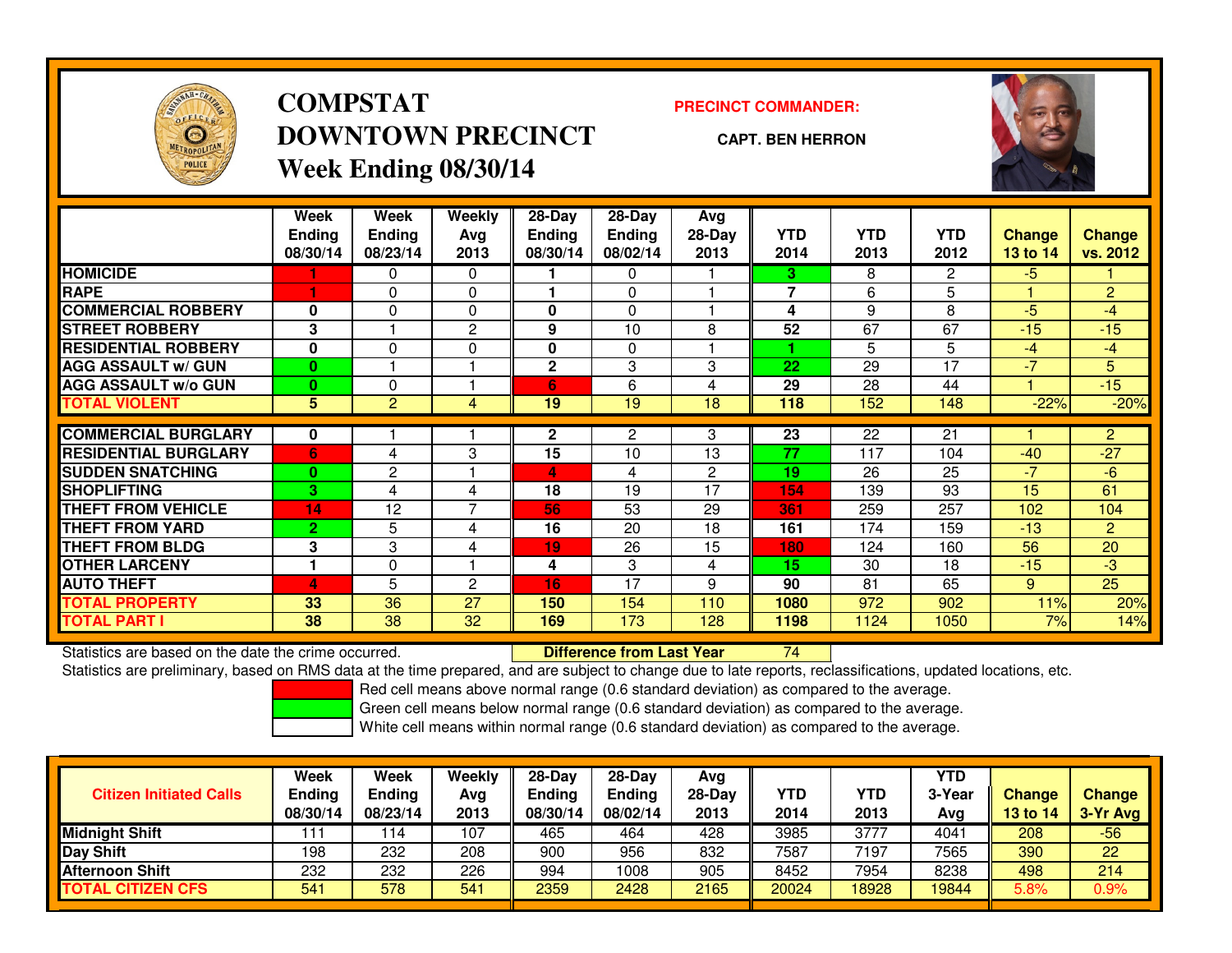

# **COMPSTATCENTRAL PRECINCT CAPT. DEVONN ADAMSWeek Ending 08/30/14**

**PRECINCT COMMANDER:**



|                             | Week           | Week                     | Weekly         | 28-Day        | $28-Day$      | Avg      |      |            |            |                |                |
|-----------------------------|----------------|--------------------------|----------------|---------------|---------------|----------|------|------------|------------|----------------|----------------|
|                             | <b>Ending</b>  | <b>Ending</b>            | Avg            | <b>Ending</b> | <b>Ending</b> | $28-Day$ | YTD. | <b>YTD</b> | <b>YTD</b> | Change         | <b>Change</b>  |
|                             | 08/30/14       | 08/23/14                 | 2013           | 08/30/14      | 08/02/14      | 2013     | 2014 | 2013       | 2012       | 13 to 14       | vs. 2012       |
| <b>HOMICIDE</b>             | 0              | 0                        | $\Omega$       | 0             |               |          | 11   | 6          | 5          | 5              | 6              |
| <b>RAPE</b>                 | 0              | 0                        | $\Omega$       |               | 0             | $\Omega$ | 8    | 5          |            | 3              | $\overline{7}$ |
| <b>COMMERCIAL ROBBERY</b>   | $\mathbf{0}$   | $\Omega$                 | $\Omega$       |               |               |          | 11   | 10         | 9          |                | $\overline{2}$ |
| <b>STREET ROBBERY</b>       | $\mathbf{2}$   | 0                        |                | 5             | 4             | 5        | 68   | 43         | 54         | 25             | 14             |
| <b>RESIDENTIAL ROBBERY</b>  |                | 0                        | 0              |               | 0             |          | 5    | 4          | 3          | -1             | $\overline{2}$ |
| <b>AGG ASSAULT w/ GUN</b>   | $\bf{0}$       | $\Omega$                 |                | 4             | 6             | 4        | 47   | 39         | 37         | 8              | 10             |
| <b>AGG ASSAULT w/o GUN</b>  | $\bf{0}$       | 2                        |                | 4             | 5             | 4        | 32   | 40         | 35         | $-8$           | $\overline{3}$ |
| <b>TOTAL VIOLENT</b>        | 3              | $\overline{2}$           | 4              | 16            | 17            | 17       | 182  | 147        | 144        | 24%            | 26%            |
|                             |                |                          |                |               |               |          | 26   | 57         |            |                |                |
| <b>COMMERCIAL BURGLARY</b>  |                |                          | 2              | 3.            | 2             |          |      |            | 29         | $-31$          | $-3$           |
| <b>RESIDENTIAL BURGLARY</b> | 10             | 8                        | 9              | 33            | 33            | 37       | 281  | 296        | 333        | $-15$          | $-52$          |
| <b>ISUDDEN SNATCHING</b>    |                |                          | $\Omega$       | 5.            | 4             |          | 12   | 8          | 9          | $\overline{4}$ | 3              |
| <b>SHOPLIFTING</b>          | $\mathbf{2}$   | 2                        | $\overline{c}$ | 8             | 7             | 8        | 69   | 67         | 22         | $\overline{2}$ | 47             |
| <b>THEFT FROM VEHICLE</b>   | 15             | 15                       | 9              | 51            | 52            | 36       | 310  | 313        | 311        | $-3$           | $-1$           |
| <b>THEFT FROM YARD</b>      | 9              | 8                        | 4              | 30            | 26            | 16       | 164  | 138        | 199        | 26             | $-35$          |
| <b>THEFT FROM BLDG</b>      | $\overline{2}$ | $\overline{\phantom{a}}$ | 4              | 14            | 26            | 17       | 158  | 141        | 122        | 17             | 36             |
| <b>OTHER LARCENY</b>        | $\bf{0}$       | $\overline{2}$           |                | 3             | 3             | 4        | 11   | 18         | 11         | $-7$           | $\overline{0}$ |
| <b>AUTO THEFT</b>           | $\overline{2}$ | 5                        | 4              | 17            | 19            | 17       | 154  | 144        | 104        | 10             | 50             |
| <b>TOTAL PROPERTY</b>       | 42             | 49                       | 35             | 164           | 172           | 142      | 1185 | 1182       | 1140       | 0%             | 4%             |
| <b>TOTAL PART I</b>         | 45             | 51                       | 40             | 180           | 189           | 159      | 1367 | 1329       | 1284       | 3%             | 6%             |

Statistics are based on the date the crime occurred. **Difference from Last Year** 

Statistics are based on the date the crime occurred. **Difference from Last Year Net archicle Statistics** are based on the date trime occurred.<br>Statistics are preliminary, based on RMS data at the time prepared, and are sub

Red cell means above normal range (0.6 standard deviation) as compared to the average.

Green cell means below normal range (0.6 standard deviation) as compared to the average.

| <b>Citizen Initiated Calls</b> | Week<br><b>Ending</b><br>08/30/14 | Week<br><b>Ending</b><br>08/23/14 | Weekly<br>Avg<br>2013 | $28-Day$<br><b>Ending</b><br>08/30/14 | $28$ -Day<br><b>Ending</b><br>08/02/14 | Avg<br>28-Day<br>2013 | YTD<br>2014 | YTD<br>2013 | <b>YTD</b><br>3-Year<br>Avg | <b>Change</b><br>13 to 14 | <b>Change</b><br>3-Yr Avg |
|--------------------------------|-----------------------------------|-----------------------------------|-----------------------|---------------------------------------|----------------------------------------|-----------------------|-------------|-------------|-----------------------------|---------------------------|---------------------------|
| <b>Midnight Shift</b>          | 110                               | 138                               | 105                   | 516                                   | 542                                    | 419                   | 3989        | 3680        | 3983                        | 309                       | 6                         |
| Day Shift                      | 225                               | 309                               | 249                   | 1075                                  | 1101                                   | 996                   | 9234        | 8465        | 8766                        | 769                       | 468                       |
| Afternoon Shift                | 273                               | 293                               | 263                   | 1132                                  | 183                                    | 1050                  | 9465        | 9196        | 9763                        | 269                       | $-298$                    |
| <b>TOTAL CITIZEN CFS</b>       | 608                               | 740                               | 616                   | 2723                                  | 2826                                   | 2465                  | 22688       | 21341       | 22512                       | 6.3%                      | 0.8%                      |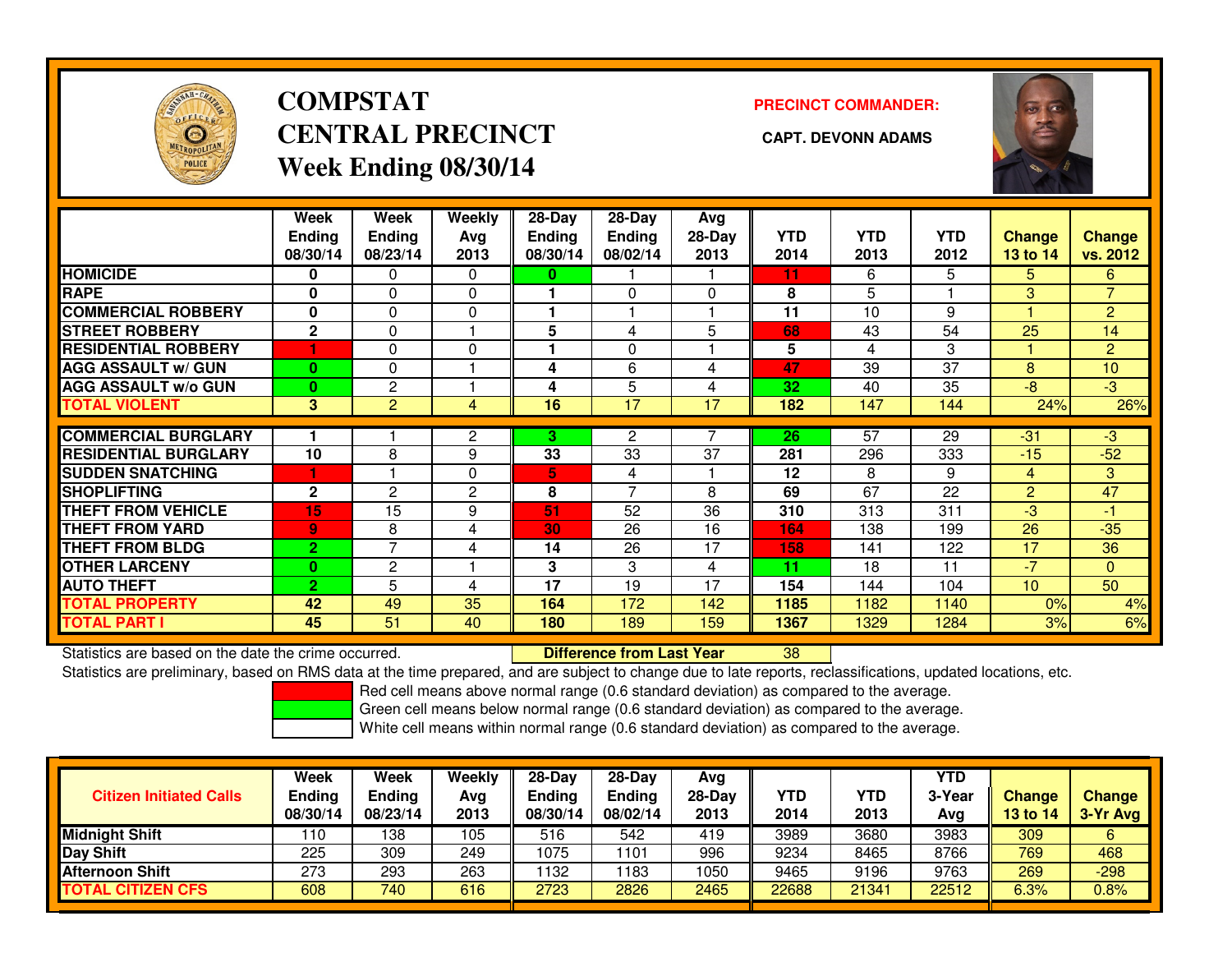

### **COMPSTAT PRECINCT COMMANDER: SOUTHSIDE PRECINCT CAPT. TERRY SHOOPWeek Ending 08/30/14**



|                             | Week<br><b>Ending</b><br>08/30/14 | Week<br><b>Ending</b><br>08/23/14 | Weekly<br>Ava<br>2013 | 28-Day<br><b>Ending</b><br>08/30/14 | 28-Day<br><b>Ending</b><br>08/02/14 | Avg<br>$28-Day$<br>2013 | <b>YTD</b><br>2014 | <b>YTD</b><br>2013 | <b>YTD</b><br>2012 | <b>Change</b><br>13 to 14 | <b>Change</b><br>vs. 2012 |
|-----------------------------|-----------------------------------|-----------------------------------|-----------------------|-------------------------------------|-------------------------------------|-------------------------|--------------------|--------------------|--------------------|---------------------------|---------------------------|
| <b>HOMICIDE</b>             | 0                                 | $\mathbf{0}$                      | $\Omega$              | $\bf{0}$                            | $\Omega$                            | $\Omega$                |                    | 3                  | 0                  | $-2$                      |                           |
| <b>RAPE</b>                 | 0                                 | $\Omega$                          | 0                     |                                     |                                     |                         | 5                  | 3                  | 4                  | $\overline{2}$            |                           |
| <b>COMMERCIAL ROBBERY</b>   | $\bf{0}$                          | $\Omega$                          | $\mathbf{0}$          |                                     |                                     | $\overline{c}$          | 14                 | 13                 | 27                 |                           | $-13$                     |
| <b>STREET ROBBERY</b>       |                                   |                                   |                       | 10 <sub>1</sub>                     | 10                                  | 3                       | 38                 | 20                 | 36                 | 18                        | $\overline{2}$            |
| <b>RESIDENTIAL ROBBERY</b>  | $\mathbf 0$                       | 0                                 | $\Omega$              |                                     | 2                                   |                         | 10                 | 4                  | 8                  | 6                         | $\overline{2}$            |
| <b>AGG ASSAULT w/ GUN</b>   |                                   |                                   | $\mathbf{0}$          | $\mathbf{2}$                        |                                     |                         | 7                  | 9                  | 10                 | -2                        | -3                        |
| <b>AGG ASSAULT w/o GUN</b>  |                                   |                                   | 0                     | $\mathbf{2}$                        | 3                                   | 2                       | 12                 | 22                 | 19                 | $-10^{-1}$                | $-7$                      |
| <b>TOTAL VIOLENT</b>        | 3                                 | 3                                 | $\overline{2}$        | 17                                  | 18                                  | 10                      | 87                 | 74                 | 104                | 18%                       | $-16%$                    |
| <b>COMMERCIAL BURGLARY</b>  | $\mathbf{2}$                      | 0                                 |                       | 4                                   | 3                                   | 4                       | 27                 | 40                 | 50                 | $-13$                     | $-23$                     |
| <b>RESIDENTIAL BURGLARY</b> | 6                                 | ⇁                                 | 8                     | 26                                  | 21                                  | 31                      | 157                | 266                | 254                | $-109$                    | $-97$                     |
| <b>ISUDDEN SNATCHING</b>    | $\bf{0}$                          | $\Omega$                          | $\Omega$              | $\overline{2}$                      | $\overline{2}$                      |                         | 9                  |                    | 7                  | $\overline{2}$            | $\overline{2}$            |
| <b>SHOPLIFTING</b>          | 13                                | 11                                | 15                    | 53                                  | 50                                  | 58                      | 444                | 472                | 475                | $-28$                     | $-31$                     |
| <b>THEFT FROM VEHICLE</b>   | 8                                 | 12                                | $\overline{7}$        | 48                                  | 55                                  | 28                      | 242                | 252                | 274                | $-10$                     | $-32$                     |
| <b>THEFT FROM YARD</b>      | 4                                 | $\overline{c}$                    | $\overline{c}$        | 15                                  | 14                                  | 8                       | 84                 | 73                 | 126                | 11                        | $-42$                     |
| <b>THEFT FROM BLDG</b>      | 7                                 | 12                                | 5                     | 25                                  | 30                                  | 19                      | 149                | 173                | 174                | $-24$                     | $-25$                     |
| <b>OTHER LARCENY</b>        | $\bf{0}$                          | 4                                 |                       | 4                                   | 9                                   | 4                       | 21                 | 31                 | 22                 | $-10^{-}$                 | $-1$                      |
| <b>AUTO THEFT</b>           | 5                                 | 2                                 | 2                     | 13                                  | 8                                   | 9                       | 66                 | 84                 | 111                | $-18$                     | $-45$                     |
| <b>TOTAL PROPERTY</b>       | 45                                | 50                                | 41                    | 190                                 | 192                                 | 163                     | 1199               | 1398               | 1493               | $-14%$                    | $-20%$                    |
| <b>TOTAL PART I</b>         | 48                                | 53                                | 43                    | 207                                 | 210                                 | 173                     | 1286               | 1472               | 1597               | $-13%$                    | $-19%$                    |

Statistics are based on the date the crime occurred. **Difference from Last Year** 

-186

Statistics are preliminary, based on RMS data at the time prepared, and are subject to change due to late reports, reclassifications, updated locations, etc.

Red cell means above normal range (0.6 standard deviation) as compared to the average.

Green cell means below normal range (0.6 standard deviation) as compared to the average.

| Week     | Week     | Weekly        | $28-Day$ | 28-Dav        | Avg<br>28-Dav | YTD   | YTD   | <b>YTD</b><br>3-Year |            | <b>Change</b> |
|----------|----------|---------------|----------|---------------|---------------|-------|-------|----------------------|------------|---------------|
| 08/30/14 | 08/23/14 | 2013          | 08/30/14 | 08/02/14      | 2013          | 2014  | 2013  | Avg                  | 13 to $14$ | 3-Yr Avg      |
| 95       | 104      | 86            | 398      | 446           | 343           | 3153  | 2944  | 3163                 | 209        | $-10$         |
| 287      | 305      | 238           | 1145     | 1080          | 950           | 8914  | 8050  | 8766                 | 864        | 148           |
| 281      | 298      | 244           | 1126     | 146           | 976           | 8875  | 8300  | 8814                 | 575        | 61            |
| 663      | 707      | 567           | 2669     | 2672          | 2269          | 20942 | 19294 | 20743                | 8.5%       | .0%           |
|          | Ending   | <b>Ending</b> | Avg      | <b>Ending</b> | <b>Ending</b> |       |       |                      |            | <b>Change</b> |